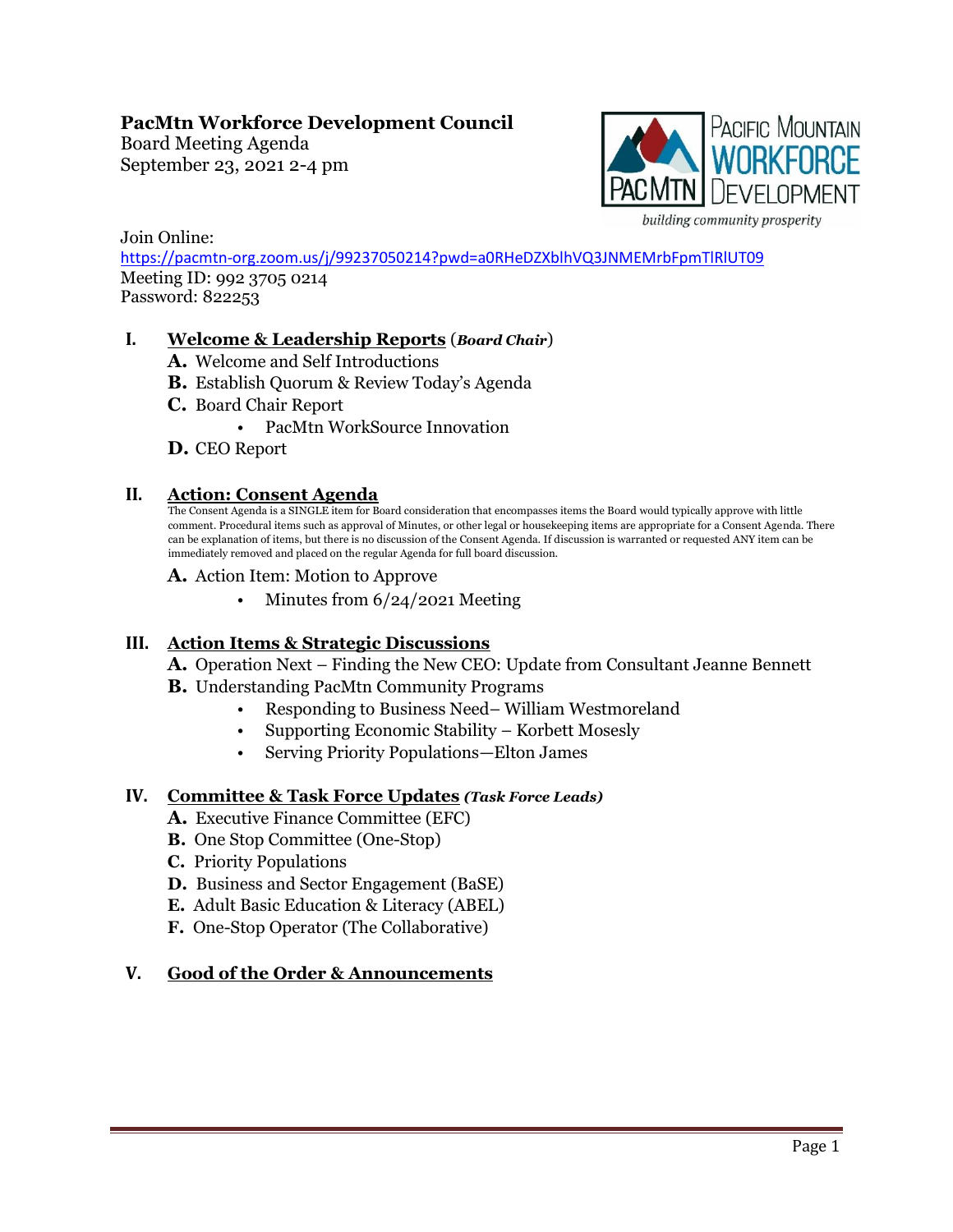# **2021 Upcoming Meetings**

| <b>Date</b>                | <b>Location</b> |
|----------------------------|-----------------|
| November 18, 2021          | TBD/Zoom        |
| Final PY21 Budget Adoption |                 |

## **2021-2022 WDC Members**

| <b>Name</b>                     |                                        | <b>Employed by/Serving</b>                               | <b>Represents</b>                                                          |  |  |
|---------------------------------|----------------------------------------|----------------------------------------------------------|----------------------------------------------------------------------------|--|--|
| 1.                              | Jacquelin Early                        | Sierra Pacific Industries                                | <b>Business: Wood Products Manufacturing</b>                               |  |  |
|                                 | Chairperson                            |                                                          | <b>Committee Assignment: EFC</b>                                           |  |  |
| 2.                              | Michael Cade                           | Thurston County EDC                                      | <b>Business: Economic Development</b>                                      |  |  |
|                                 | Vice-Chairperson                       |                                                          | <b>Committee Assignment: EFC, BaSE</b>                                     |  |  |
| 3.                              | <b>Steve Rogers</b>                    | Pacific County Historical Society &                      | <b>Business: Tourism &amp; Recreation</b>                                  |  |  |
|                                 | Secretary/Treasurer                    | Museum                                                   | <b>Committee Assignment: EFC</b>                                           |  |  |
| 4.                              | Alissa Shay<br><b>Incoming Chair</b>   | Port of Grays Harbor                                     | <b>Business: Logistics Cross Sector</b>                                    |  |  |
|                                 |                                        |                                                          | <b>Committee Assignment: EFC</b>                                           |  |  |
|                                 |                                        | <b>Grays Harbor County Representatives</b>               |                                                                            |  |  |
| 5.                              | Lynnette Buffington                    | Greater Grays Harbor                                     | <b>Business: Economic Development</b><br><b>Committee Assignment: BaSE</b> |  |  |
| 6.                              | <b>Vacant</b>                          |                                                          |                                                                            |  |  |
|                                 |                                        | Lewis County Representatives                             |                                                                            |  |  |
| 7.                              | <b>Richard DeBolt</b>                  | Lewis County EDC                                         | <b>Business: Economic Development</b>                                      |  |  |
|                                 |                                        |                                                          | Committee Assignment:                                                      |  |  |
| 8.                              | <b>Bill Sullivan</b>                   | <b>Education Technology Solutions</b>                    | <b>Business: Private Business</b>                                          |  |  |
|                                 |                                        | Consultant                                               | <b>Committee Assignment: Priority</b>                                      |  |  |
|                                 |                                        |                                                          | <b>Populations</b>                                                         |  |  |
| <b>q.</b>                       | Peter Lahmann                          | Port of Centralia Port Commissioner                      | <b>Business: Economic Development</b>                                      |  |  |
|                                 |                                        |                                                          | <b>Committee Assignment: One-Stop,</b>                                     |  |  |
|                                 |                                        |                                                          | <b>Priority Populations</b>                                                |  |  |
|                                 |                                        | <b>Mason County Representatives</b>                      |                                                                            |  |  |
|                                 | 10. Jennifer Baria                     | <b>Mason County EDC</b>                                  | <b>Business: Economic Development</b>                                      |  |  |
|                                 |                                        |                                                          | <b>Committee Assignment: BaSE</b>                                          |  |  |
|                                 | 11. Derek Epps                         | Seattle Shellfish                                        | Business: Aquaculture/ Food Production                                     |  |  |
|                                 |                                        |                                                          | <b>Committee Assignment: EFC</b>                                           |  |  |
|                                 | 12. Sue Yirku                          | <b>Pacific County Representatives</b>                    |                                                                            |  |  |
|                                 |                                        | Pacific County EDC                                       | <b>Business: Economic Development</b><br><b>Committee Assignment: BaSE</b> |  |  |
|                                 | 13. Grant Lehman                       | DaVita Kidney Care                                       | <b>Business: Healthcare</b>                                                |  |  |
|                                 |                                        |                                                          | Committee Assignment:                                                      |  |  |
|                                 | <b>Thurston County Representatives</b> |                                                          |                                                                            |  |  |
|                                 | 14. Angela White                       | Olympia Master Builders                                  | <b>Business: Construction Trades</b>                                       |  |  |
|                                 |                                        |                                                          | Committee Assignment:                                                      |  |  |
|                                 | 15. David Schaffert                    | Thurston County Chamber                                  | <b>Business: Private Sector Enterprise</b>                                 |  |  |
|                                 |                                        |                                                          | <b>Committee Assignment: EFC, BaSE</b>                                     |  |  |
| <b>Regional Representatives</b> |                                        |                                                          |                                                                            |  |  |
|                                 | 16. Lekha Fernandes (Nominee)          | <b>WA Employment Security</b>                            | Wagner-Peyser Employment Service                                           |  |  |
|                                 |                                        | Department                                               | <b>Committee Assignment: One-Stop</b>                                      |  |  |
| 17. Jonathan Pleger             |                                        | Morningside                                              | CBO/Serves Disabled Populations                                            |  |  |
|                                 |                                        |                                                          | Committee Assignment: EFC,                                                 |  |  |
|                                 |                                        |                                                          | <b>Priority Populations</b>                                                |  |  |
|                                 | 18. Christina Riley                    | LiUna--Laborers' International<br>Union of North America | Labor-Apprenticeship                                                       |  |  |
|                                 |                                        |                                                          | Committee Assignment: EFC,<br><b>Priority Populations</b>                  |  |  |
|                                 |                                        |                                                          |                                                                            |  |  |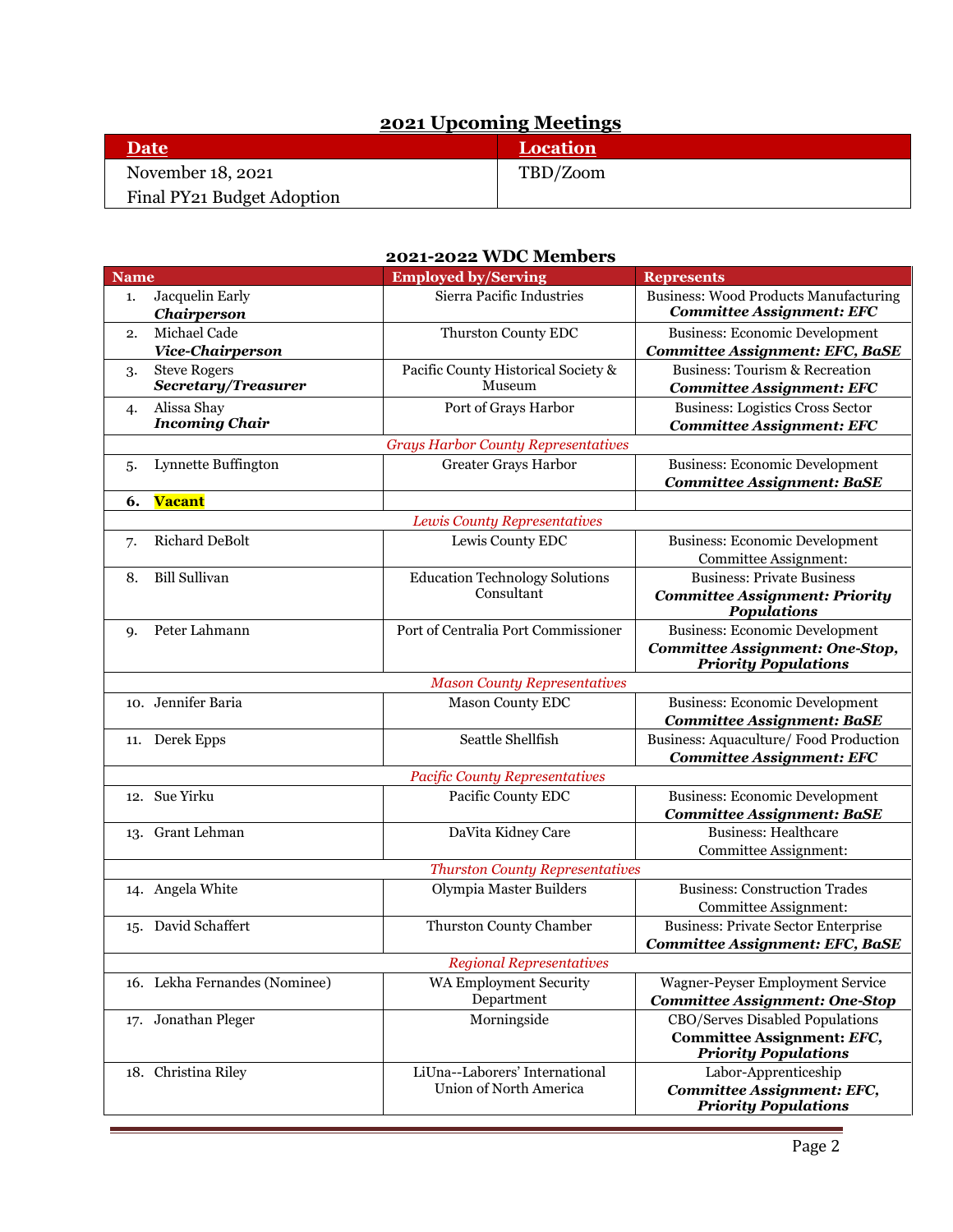| <b>Sherry Barry</b><br>19.       | Twin Harbors Labor Council                       | Labor Organization<br>Committee Assignment:                                                              |
|----------------------------------|--------------------------------------------------|----------------------------------------------------------------------------------------------------------|
| 20. Cheryl Heywood               | Timberland Regional Library                      | CBO/Serves All Populations<br>Committee Assignment: EFC,                                                 |
| 21. Jennifer Barber              | South Puget Sound CC                             | <b>One-Stop, ABEL</b><br>Basic Education Acquisition (BedA)<br>Committee Assignment: EFC,<br><b>ABEL</b> |
| 22. Dr. Bob Mohrbacher (Nominee) | Centralia Community College                      | Post-Secondary Higher Education<br>Committee Assignment:                                                 |
| 23. Dr. Dana Anderson            | Capital Educational School District<br>#113      | K-12 Education<br>Committee Assignment:                                                                  |
| 24. Bob Guenther                 | Thurston, Lewis, Mason Counties<br>Labor Council | Organized Labor<br>Committee Assignment:                                                                 |
| Jason Reed<br>25.                | <b>WA DSHS/Community Services</b>                | <b>TANF-DSHS</b><br><b>Committee Assignment: Priority</b><br><b>Populations</b>                          |
| 26. Paul Vertrees                | WA DSHS/DVR                                      | <b>Vocational Rehab</b><br>Committee Assignment: One-Stop,<br><b>Priority Populations</b>                |

### **Workforce Development Speak (Commonly Used Acronyms)**

| <b>ABE</b>     | <b>Adult Basic Education</b>            | <b>IFA</b>   | <b>Infrastructure Funding Agreement</b> |  |
|----------------|-----------------------------------------|--------------|-----------------------------------------|--|
| <b>CBO</b>     | <b>Community Based Organizations</b>    | <b>ITA</b>   | <b>Individual Training Account</b>      |  |
| CJ             | Community Jobs                          | <b>MOU</b>   | Memorandum of Understanding             |  |
| <b>CLEO</b>    | Chief Local Elected Official            | <b>MyJOB</b> | My Journey Out Beyond                   |  |
| $\bf CSO$      | <b>Community Service Offices</b>        | OJT          | On the Job Training                     |  |
| <b>DOL</b>     | Department of Labor                     | <b>OURR</b>  | Opioid Use Reduction & Recovery         |  |
| <b>DSHS</b>    | Department of Social of Health Services | <b>TAA</b>   | The Trade Adjustment Assistance         |  |
| <b>DVR</b>     | Division of Vocational Rehabilitation   | <b>TANF</b>  | Temporary Assistance for Needy Families |  |
| <b>ESD</b>     | <b>Employment Security Department</b>   | <b>WDA</b>   | <b>Workforce Development Areas</b>      |  |
| <b>DW</b>      | Dislocated Worker                       | <b>WEX</b>   | Work Experience                         |  |
| <b>ESD 113</b> | Educational Service District - Capital  | <b>WIOA</b>  | Workforce Innovation & Opportunity Act  |  |
|                | Region                                  |              |                                         |  |
| <b>ETPL</b>    | Eligibility Training Provider List      | <b>WTECB</b> | Workforce Training & Education          |  |
|                |                                         |              | <b>Coordinating Board</b>               |  |

### **PacMtn Board Member Values**

**Customer needs are priority #1. Ensure all counties are included.**

**Innovate and be creative. Honor diverse perspectives.**

**In all things demonstrate: Integrity, honesty, transparency, personal excellence, constructive self-assessment, continuous self-improvement, and mutual respect**

**Duty of Attention** = Full participation and Practical inquiry **Duty of Allegiance** = Address conflict of interest & confidentiality, care about funding sources & potential opportunities

**Duty of Agreement** = Abide by Federal, State & Local laws and PacMtn mission, vision, values, services, policies & programs